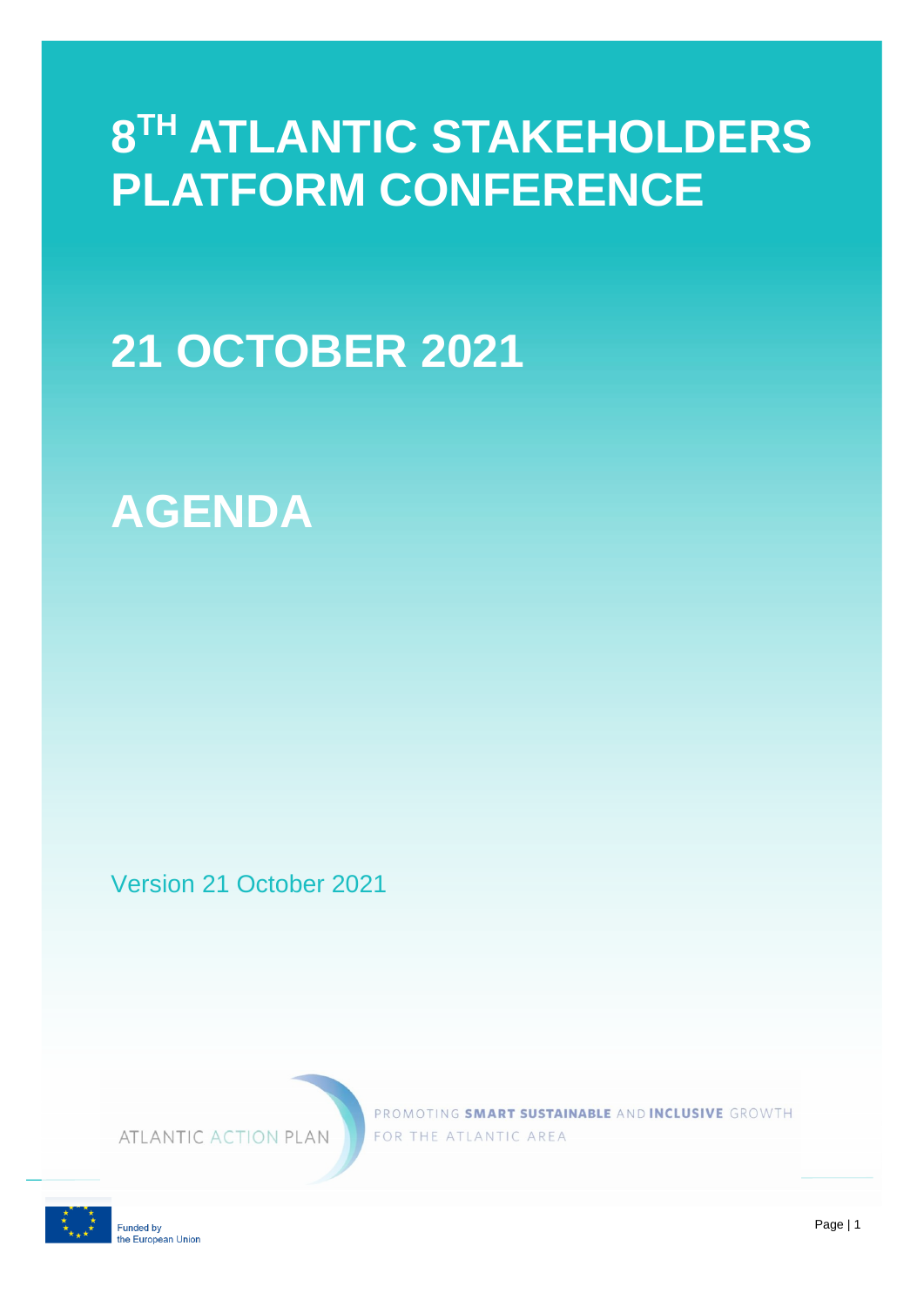### **DRAFT AGENDA**

**Wed 20 October | Informal welcome**

#### **Time (GMT+1) Description**

#### 17:00 – 19:00 **Informal Welcome Reception**

Atlantic Strategy Committee members, conference participants, workshop facilitators and delegates are invited to a welcome reception on the evening of Wednesday 20th October in the Convention Centre Dublin (CCD).

This reception will be co-hosted by the Atlantic Strategy Assistance Mechanism, the Irish Presidency of the Atlantic Strategy Committee and Ireland's Marine Coordination Group (MCG).

### **Thu 21 October | Conference**

| Time (GMT+1)    | <b>Description</b>                                                                                                                                     |
|-----------------|--------------------------------------------------------------------------------------------------------------------------------------------------------|
| $08:30 - 09:15$ | Registration                                                                                                                                           |
| $09:15 - 09:30$ | <b>Opening Ceremony</b>                                                                                                                                |
|                 | Moderator: Conor McCabe, Principal, Marine Planning Policy and<br>Legislation Unit, Department of Housing, Local Government and<br>Heritage in Ireland |
|                 | $09:15 - 09:25$<br>Agenda setting, session rules, housekeeping<br>announcements                                                                        |
|                 | $09:25 - 09:30$<br><b>Keynote Address</b>                                                                                                              |
|                 | Virginijus Sinkevičius, EU Commissioner for<br>п<br><b>Environment and Oceans</b>                                                                      |
| $09:30 - 10:40$ | Atlantic Action Plan 2.0 update and Atlantic Project Awards                                                                                            |
|                 | Updates from Pillar Coordinators on implementation of AAP 2.0,<br>combined with the conferring of the Atlantic Project Awards                          |
|                 | Moderator: Dymphna Keogh, 2021 Atlantic Strategy Committee<br>Chair                                                                                    |
|                 | $09:30 - 09:40$<br><b>Opening Remarks</b>                                                                                                              |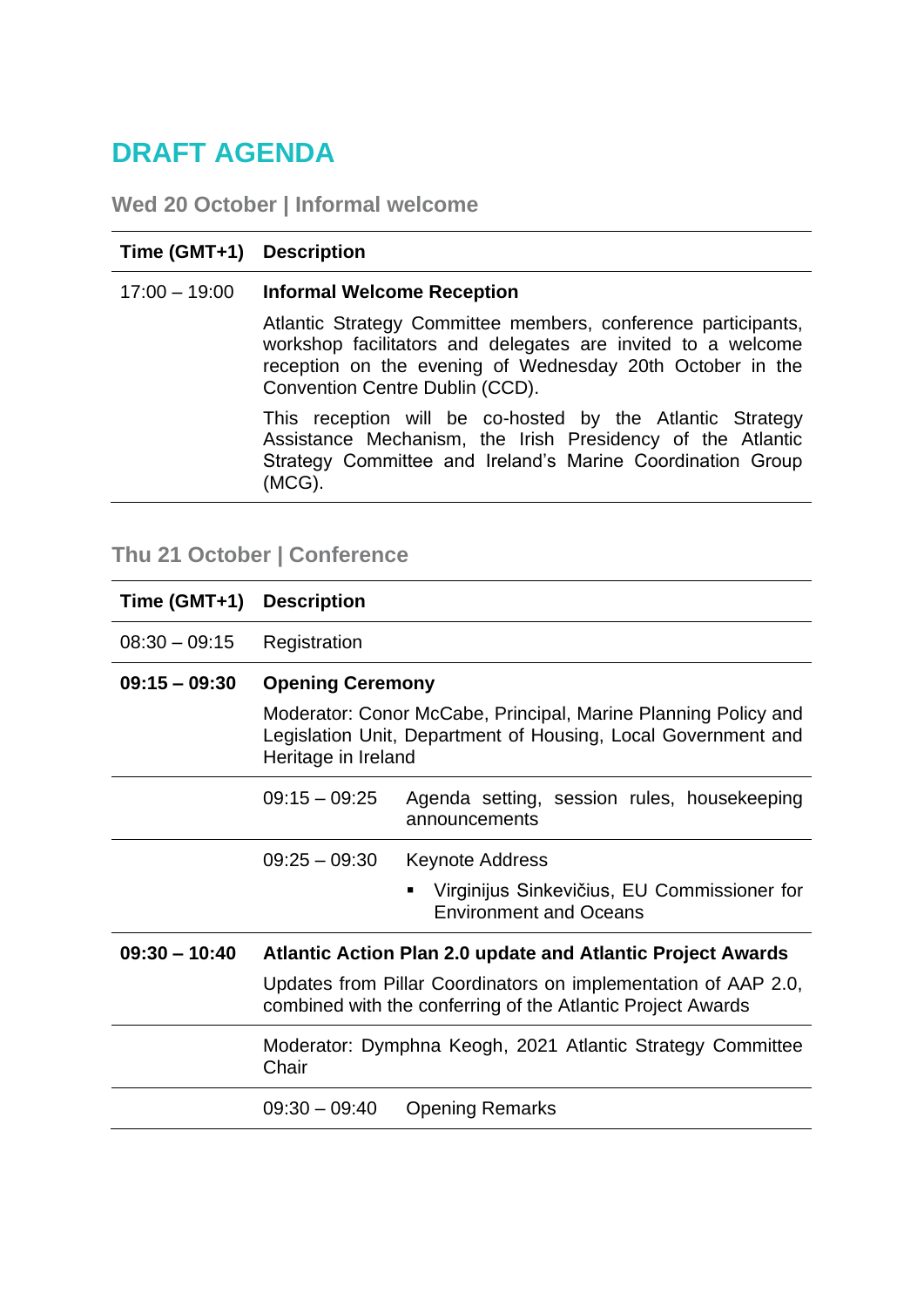| Christos<br>Economou,<br>٠<br>Directorate for Maritime Policy and Blue<br>Economy, DG MARE, European Commission                                                                                          | Acting<br>Director, |
|----------------------------------------------------------------------------------------------------------------------------------------------------------------------------------------------------------|---------------------|
| <b>Atlantic Ports</b><br>$09:40 - 09:52$                                                                                                                                                                 |                     |
| Liam Lacey, Pillar I Coordinator<br><b>Award Winner</b>                                                                                                                                                  |                     |
| $09:52 - 10:04$<br><b>Blue Skills and Ocean Literacy</b>                                                                                                                                                 |                     |
| Ana Noronha, Pillar II Coordinator<br>п<br><b>Award Winner</b>                                                                                                                                           |                     |
| $10:04 - 10:16$<br>Marine Renewable Energy                                                                                                                                                               |                     |
| Olatz Ajuria Astobiza, Pillar III Coordinator<br>п<br><b>Award Winner</b>                                                                                                                                |                     |
|                                                                                                                                                                                                          |                     |
| $10:16 - 10:28$<br><b>Healthy Oceans and Resilient Coasts</b>                                                                                                                                            |                     |
| Philippe Monbet, Pillar IV Coordinator<br>п<br><b>Award Winner</b>                                                                                                                                       |                     |
| $10:28 - 10:40$<br><b>International Cooperation</b>                                                                                                                                                      |                     |
| Szilvia Németh, Deputy Head of Unit, Healthy<br>٠<br>Ocean and Seas, DG Research & Innovation,<br><b>European Commission</b><br><b>Award Winner</b>                                                      |                     |
| $10:40 - 10:55$<br><b>Project Pitch I: Selkie</b>                                                                                                                                                        |                     |
| TJ Horgan, MaREI Centre, Environmental Research Institute,<br><b>University College Cork</b>                                                                                                             |                     |
| Panel:                                                                                                                                                                                                   |                     |
| Brian Marrinan, General Partner, Team ABC<br>٠<br>Ruben Eiras, Secretary-General at Forum Oceano<br>Ella Nilakanthi Ford, Global management adviser, coach,<br>٠<br>published author and business leader |                     |
| $10:55 - 11:05$<br><b>Keynote Speech</b>                                                                                                                                                                 |                     |
| Charlie McConalogue, Irish Minister for Agriculture, Food and the<br><b>Marine</b>                                                                                                                       |                     |
| $11:05 - 11:20$<br>Project Pitch II: Ocean i3                                                                                                                                                            |                     |
| Julieta Barrenechea, Euskampus Fundazioa and the University of<br><b>Bordeaux</b>                                                                                                                        |                     |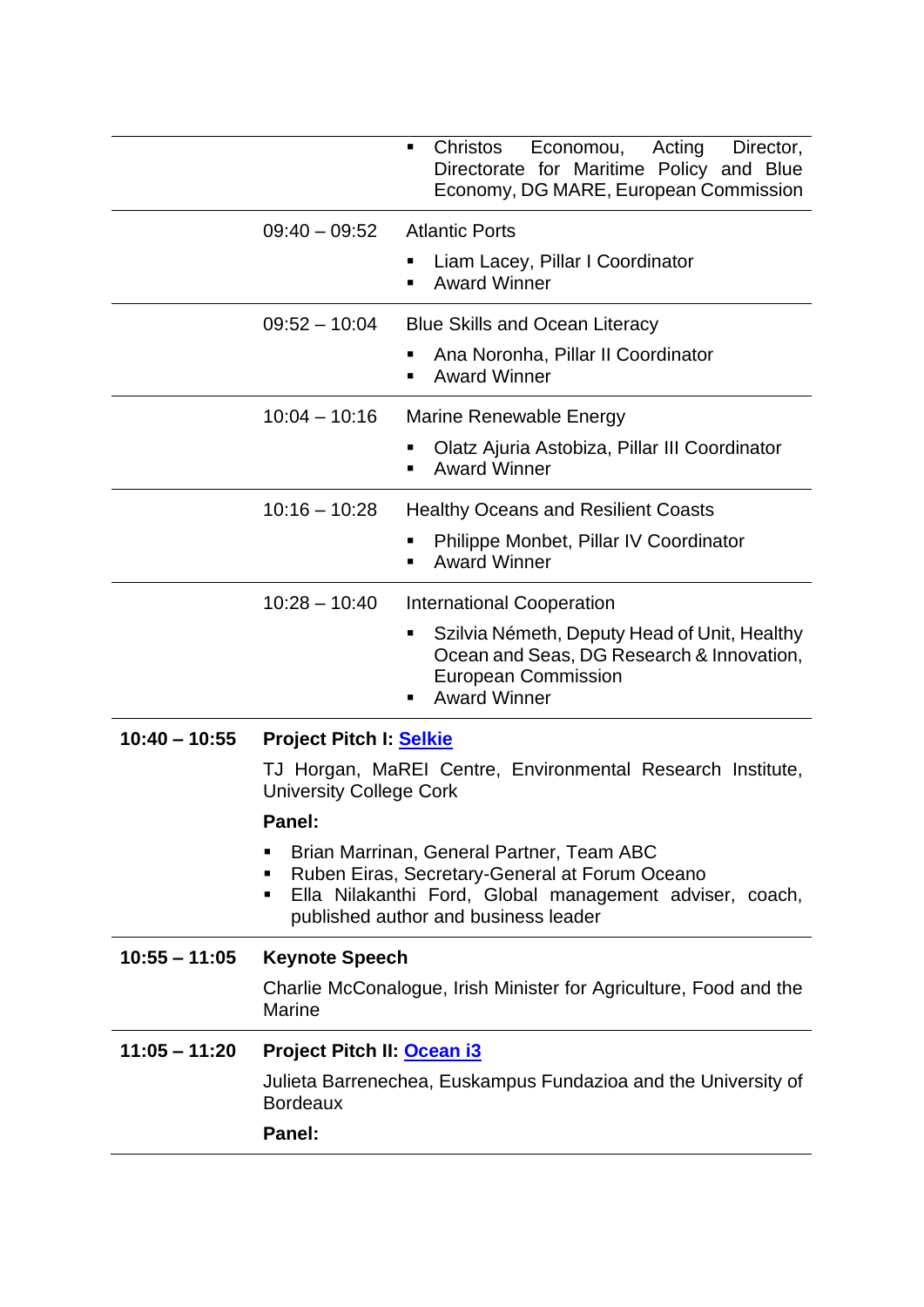|                 | Brian Marrinan, General Partner, Team ABC<br>٠<br>Ruben Eiras, Secretary-General at Forum Oceano<br>Ella Nilakanthi Ford, Global management adviser, coach,<br>٠<br>published author and business leader |
|-----------------|----------------------------------------------------------------------------------------------------------------------------------------------------------------------------------------------------------|
| $11:20 - 11:35$ | <b>BREAK</b>                                                                                                                                                                                             |
| $11:35 - 11:45$ | Transition time for workshops                                                                                                                                                                            |
| $11:45 - 13:00$ | <b>Interactive Parallel Stakeholder Workshops</b>                                                                                                                                                        |
|                 | Workshop I: Perspectives on Green Ports of the Future                                                                                                                                                    |
|                 | Workshop II: Boosting Knowledge and Skills for a Sustainable<br><b>Blue Economy</b>                                                                                                                      |
| $13:00 - 13:45$ | <b>LUNCH BREAK</b>                                                                                                                                                                                       |
| $13:45 - 15:00$ | Interactive Parallel Stakeholder Workshops                                                                                                                                                               |
|                 | Workshop III: Making the Most of Natural and Marine Resources<br>for the Benefit of the Atlantic Regions                                                                                                 |
|                 | Workshop IV: All-Atlantic Joint Pilot Actions – 6 Concrete<br>Ambitious & Long-term Collaborative Actions to Strengthen<br><b>Research &amp; Cooperation</b>                                             |
| $15:00 - 15:05$ | <b>Message from Minister of the Sea of France</b>                                                                                                                                                        |
|                 |                                                                                                                                                                                                          |
| $15:05 - 15:20$ | <b>Project Pitch III: BLUEBIOLAB</b>                                                                                                                                                                     |
|                 | Tania Tato Vidal, Univeridade de Vigo                                                                                                                                                                    |
|                 | Panel:                                                                                                                                                                                                   |
|                 | Brian Marrinan, General Partner, Team ABC<br>Ruben Eiras, Secretary-General at Forum Oceano<br>Ella Nilakanthi Ford, Global management adviser, coach,<br>published author and business leader           |
| $15:20 - 15:35$ | <b>Project Pitch IV - HATCH-BIM Aquatech Innovation Studio</b>                                                                                                                                           |
|                 | Richard Donnelly, Bord lascaigh Mhara (BIM)                                                                                                                                                              |
|                 | Panel:                                                                                                                                                                                                   |
|                 | Brian Marrinan, General Partner, Team ABC<br>Ruben Eiras, Secretary-General at Forum Oceano<br>Ella Nilakanthi Ford, Global management adviser, coach,<br>ш<br>published author and business leader      |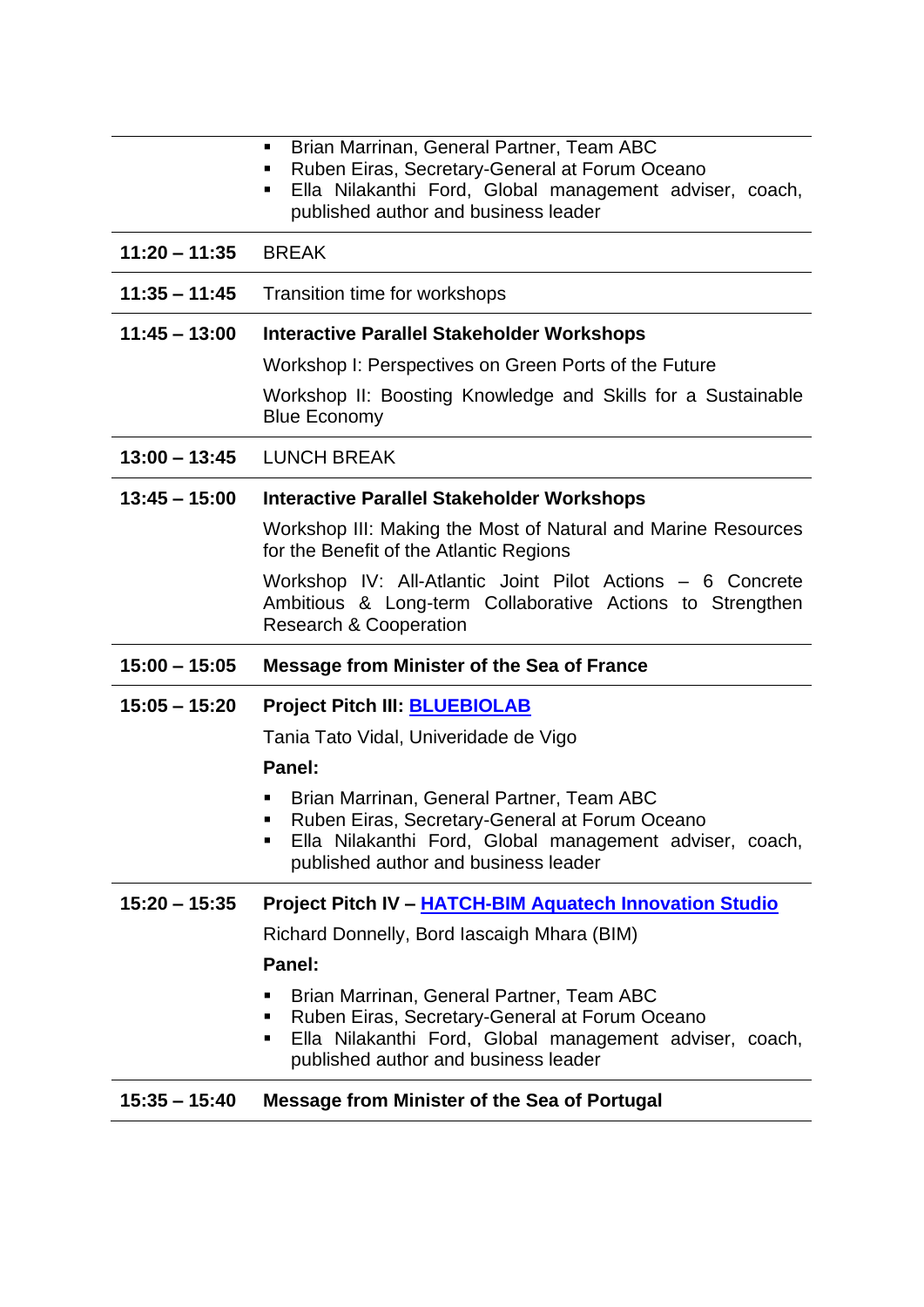#### **15:40 – 16:10 The All-Atlantic Ocean Youth Ambassadors**

Introducing the 2020/2021 cohort and activities. This could be a pitch on Shaping the Atlantic Ocean Community – taking the Galway and Belém statements to the next level.

Moderator: Sigi Gruber, Active Senior Adviser, DG Research and Innovation

- Gary Kett, AAOYA Ireland
- **Eimear Manning, Former AAOYA Ireland**
- **E** Theresa Keith, AAOYA USA
- **■** Jorge Moreno, AAOYA Spain
- **EXECTE:** Fiona-Elaine Strasser, AAOYA Germany
- **Eloise Savineau, AAOYA Belgium**
- Othman Cherkaoui Dekkaki, AAOYA Morocco

#### **16:10 – 16:15** Break

#### **16:15 – 16:45 Mission Ocean**

Lowri Evans, Mission Board Member, Healthy Oceans, Seas, Coastal and Inland Waters

Moderator: Christos Economou, Acting Director, Directorate for Maritime Policy and Blue Economy, DG MARE, European **Commission** 

#### **16:45 – 17:00 Closing Ceremony**

16:30 – 16:45 Closing Remarks

- Christos Economou, Acting Director, Directorate for Maritime Policy and Blue Economy, DG MARE, European Commission
- Dymphna Keogh, 2021 Atlantic Strategy Committee Chair
- Representative, 2022 Atlantic Strategy Committee Chair

#### **17:00 – 19:00 Farewell Reception at the Ferryman Townhouse**

Delegates are invited to a reception just across the river from the Convention Centre in The Ferryman Townhouse at 35 Sir John Rogerson's Quay following the conference on Thursday evening. Guests will be hosted by Mick Gillooly, Acting Director of the Marine Institute.

. . . .